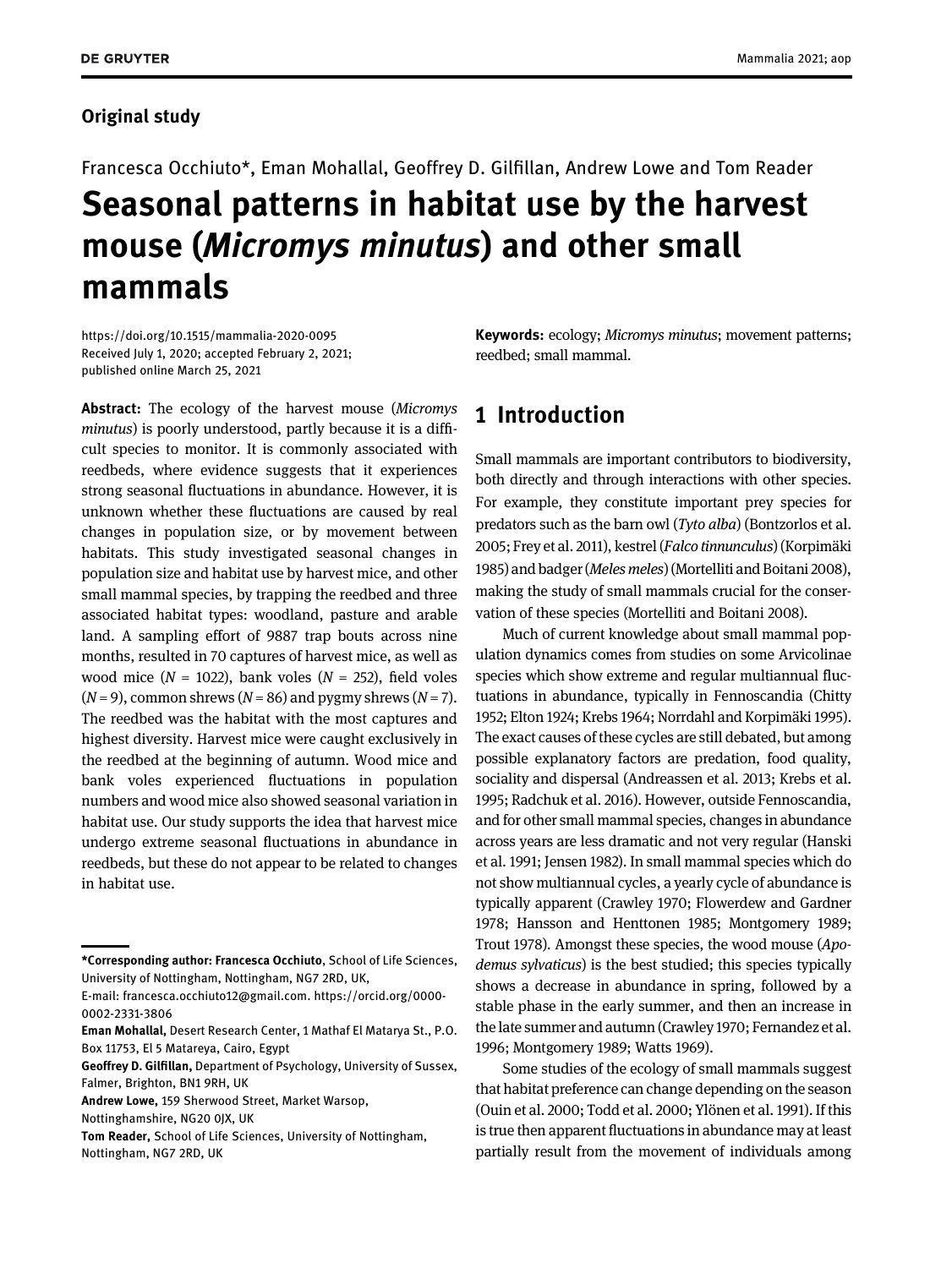habitats [\(Ouin et al. 2000](#page-9-16)). Wood mice have been reported to change habitat preference in different seasons, as they stay in woodlands and hedgerows in winter and move to arable fields in the summer as a result of the changes in resources available throughout the year [\(Ouin et al. 2000;](#page-9-16) [Todd et al.](#page-10-2) [2000](#page-10-2)). In addition, the striped mouse (Rhabdomys pumilio) has also been found to move its home range in different seasons to reflect changes in availability of new plant growth [\(Schradin and Pillay 2006\)](#page-10-4). However these movements have not previously been investigated in detail in the small mammal communities of the British wetlands, which are highly seasonal environments.

Wetlands, and in particular reedbeds, are known to be an extremely important habitat for several small mammal taxa, and many other species, but their significance is perhaps still not fully appreciated. Wetlands are usually patchy, meaning that the species that rely on them often occur in small and isolated populations, which makes them vulnerable to local extinction [\(Fahrig and Merriam 1994](#page-9-17)). In the UK wetlands are home to many native small mammal species, and there is evidence that mammal diversity is unusually high in wetlands, and in reedbeds in particular [\(Kettel et al. 2016;](#page-9-18) [Marques et al. 2015](#page-9-19)). Although most studies of wetland mammals in the UK have concentrated on the water shrew (Neomys fodiens) and the water vole (Arvicola amphibious), because of their protected status and because they are wetland specialists ([Carter and Bright,](#page-9-20) [2003](#page-9-20); Churchfi[eld et al. 2000\)](#page-9-21), reedbeds are an important habitat for harvest mice (Micromys minutus), wood mice, bank voles (Myodes glareolus), and field voles (Microtus agrestis) ([Kettel et al. 2016;](#page-9-18) [Marques et al. 2015\)](#page-9-19).

The harvest mouse is a native mammal in the UK and it is protected due to perceived declines in abundance ([Harris](#page-9-22) [1979;](#page-9-22) [Perrow and Jowitt 1995](#page-9-23)). This decline is believed to be caused by changes in agricultural activity and habitat loss [\(Perrow and Jowitt 1995](#page-9-23)), and has caused the species to be listed in the UK Biodiversity Action Plan (BAP) [\(JNCC 2010\)](#page-9-24). However data on the distribution and habitat use of harvest mice used to assess their status are very limited because of their scansorial lifestyle and preference for reedbeds [\(Harris 1979](#page-9-22)), which makes them difficult to monitor with traditional live-trapping methods, where traps are placed on the ground [\(Kettel et al. 2016;](#page-9-18) [Poulton and Turner 2009\)](#page-9-25). Nest searching has been used as an alternative method but with limited success [\(Kettel et al. 2016;](#page-9-18) [Riordan et al. 2007](#page-10-5)). Recent studies by [Kettel et al. \(2016\)](#page-9-18) and [Darinot \(2019b\)](#page-9-26) showed that live-trapping using elevated traps in the stalk zone of tall vegetation is much more effective than other methods, and therefore it is possible that harvest mice are present in areas where they were previously not detected. Implementing this method might shed light on the ecology

of this understudied species and could inform decisions about its conservation status in the UK.

The population numbers of harvest mice have been found to decrease considerably from April to August, followed by a large increase in September ([Sleptsov 1947](#page-10-6); Trout 1976, [1978](#page-10-0)). The magnitude of these fluctuations has prompted the suggestion that this may be the result of a change in trappability of the species; a study conducted in Switzerland suggested a more pronounced preference for elevated traps in summer compared to autumn [\(Vogel and](#page-10-7) [Gander 2020\)](#page-10-7). Additionally or alternatively, it is possible that the perceived decline in numbers in any one habitat is caused by a seasonal change in habitat preference. Although harvest mice are found most reliably in reedbeds, they have also been found in other habitats with tall and dense vegetation, such as cereal fields, field margins, and woodlands [\(Bence et al. 2003](#page-8-2); [Haberl and Kry](#page-9-27)štufek 2003; [Harris 1979](#page-9-22); Juš[kaitis and Remeisis 2007\)](#page-9-28). Hence, the disappearance of the species from core habitat in spring and summer could be the result of harvest mice moving to other habitats. A study conducted in northern Finland has shown evidence of a change of habitat between the summer and the winter months by documenting migration from fields to river banks in late September and early October, which followed the first frost of the year [\(Koskela and Viro 1976\)](#page-9-29). However, the density recorded in the river banks after the migration was very low, so it is impossible to determine whether this habitat constituted the winter biotope or the mice were just travelling through it. Because this is the only indication of a migration in this species, and the study was conducted in a population at the northern edge of the species range, it is not known whether this behaviour is typical of harvest mice elsewhere.

Some recent evidence of seasonal fluctuations in harvest mouse abundance in reedbeds comes from a study on the effects of flooding on harvest mice in southern France [\(Darinot 2019a\)](#page-9-30). The study found that, unlike other species which move to drier ground, the harvest mouse remains in reedbed habitat during winter flooding. If the flooding season was particularly harsh, this could lead to a delay in the growth of the reedbed population in spring, but nest searches and trapping on the periphery of the reedbed did not show any obvious evidence for subsequent seasonal changes in habitat preference.

The aim of this study was to determine the habitat preferences of small mammals in a habitat mosaic, with particular focus on the understudied harvest mouse. By including reedbeds, which are the habitats where harvest mice have been most frequently surveyed in recent years, and also adjacent areas of woodland, pasture and arable, the intent was to extend knowledge on the habitat requirements of this species and other small mammals. Following a pilot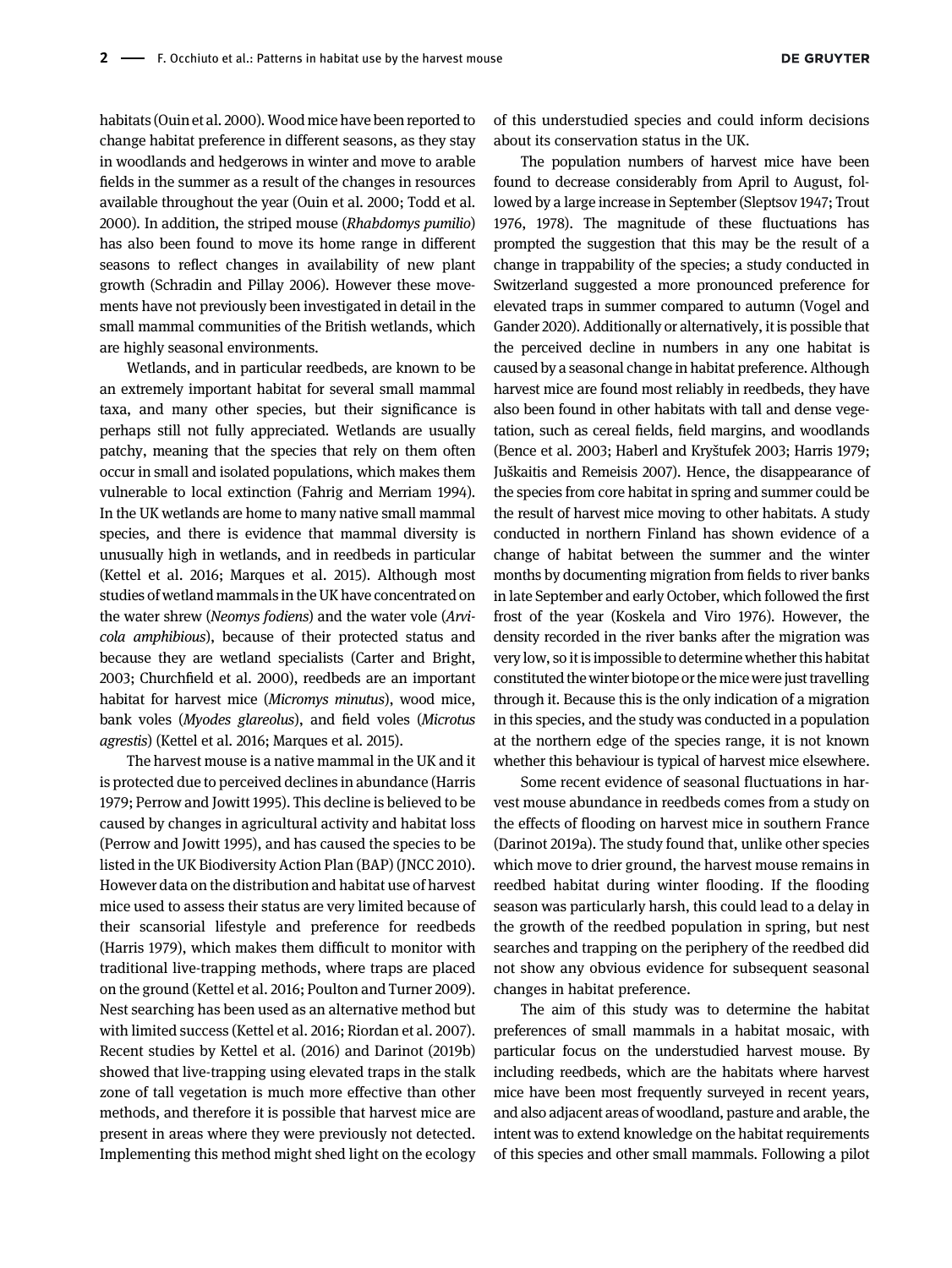study in 2016, we trapped small mammals in four habitat types across nine months in 2018 using a method that includes elevated and ground traps. Because captured animals were individually marked before release, we were able to report on both capture rates, and individual movement of animals within and between habitats over time. The results shed light on seasonal fluctuations in abundance and changes in habitat use in harvest mice and other species.

# 2 Materials and methods

The study was carried in Nottinghamshire, UK. The main site surveyed was the Thoresby Estate, and four other sites were used to corroborate the findings: Clumber, Sherwood Pines, Bevercotes and Bestwood ([Figure 1\)](#page-2-0). All of the sites had at least one reedbed dominated by common reed (Phragmites australis). Thoresby Estate a private estate situated 20 miles north of Nottingham, was chosen as the focal study site because it has all four habitat types of interest, a harvest mouse population was known to be present in the reedbed, and the site was secure, minimising the risk of theft of traps. It is a Site of Special Scientific Interest (SSSI) and it includes Thoresby Lake, which has a reedbed at its western end. The reedbed surveyed contained both flooded and dry areas at all times, with the end closest to the open water being permanently flooded, and the end furthest from the water being permanently dry. It was overwhelmingly dominated by P. australis but, especially along the dry margins of the habitat, it also had some sedges (Carex spp.), reed canary grass (Phalaris arundinacea) and other species less tolerant of inundation including occasional willow (Salix sp.) saplings. The surrounding land is covered by woodland, pasture and arable, habitat types which are known to support harvest mice in some circumstances, all in closeness, proximity to the reedbed (see [Supplementary Figure S1](#page-10-8)).

#### 2.1 Pilot study

In 2016 a pilot study was conducted to confirm the presence of harvest mice in the reedbed at Thoresby. Traps were set for 6–7 days in each of four sessions (Sessions P1 to P4), at approximately monthly intervals, from late July to early November [\(Table 1\)](#page-3-0). A total of 56 traps was used and arranged in a grid pattern. All traps were placed at elevation, taped onto bamboo canes at about 1 m above the ground. We used Longworth traps, which have been shown to be more effective than alternative traps and nest searching for the monitoring of harvest mice ([Kettel et al. 2016](#page-9-18)). Parakeet and cockatiel food mixed with sunflower seeds was used as bait and casters (fly pupae) were added to ensure the survival of shrews. Cotton wool was used for bedding.

#### 2.2 Main study

The main study commenced in February 2018, and focussed on providing a time-series describing seasonal changes in community composition and habitat use at Thoresby. One trapping session was conducted every month until October 2018 (Sessions 1 to 9), resulting in a total of nine trapping sessions. Four other sites were surveyed once or twice each, to provide spatial replication of the observations



<span id="page-2-0"></span>Figure 1: Location of the five sites surveyed: Thoresby Estate, Clumber, Sherwood, Bevercotes and Bestwood.

at Thoresby, and some corroboration of the observed seasonal patterns. Logistical constraints meant, however, that we could not visit all sites in all months.

Only at Thoresby were all four habitat types (reedbed, woodland, pasture and arable) present. Clumber had reedbed, woodland and arable land, and the remaining sites had only reedbed and woodland. At Thoresby, two habitats were surveyed in the first week of a trapping session in the main study, and the remaining two were surveyed in the second week. The pairs of habitats were alternated so that the two habitats that were surveyed first changed every time. Due to time constraints, in the last session only the reedbed and woodland were surveyed in Thoresby. In addition, trapping in the arable habitat had to be cut short in July and August (session 6 and 7) due to agricultural activities. The second time Sherwood Pines was surveyed the traps were stolen from the woodland at the beginning of the session and therefore data were collected only from the reedbed. Up to 30 traps were placed in each habitat type. It was not always possible to place all 30, due to the size of some of the habitats. In Clumber, where three habitats were surveyed in one week, a maximum of 20 traps were placed in each habitat [\(Table 1](#page-3-0)). When possible, the traps were placed at 10-m intervals in a grid. In Sherwood Pines and Bevercotes the shape of the reedbed did not allow for a grid and in Clumber the farmer only allowed the traps on the field margin so they were placed in line transects.

Longworth traps were also used in the main study and the bedding and food used were the same as described for the pilot study. In each grid or transect at least half of the traps were placed on the ground. Where possible, every second trap was placed at elevation. The traps were only elevated if the vegetation was at least 1 m high at the designated point in the grid; otherwise they were placed on the ground. This meant that in the pasture, and also in the arable land when the crop was not fully gown, all traps were on the ground [\(Table 1](#page-3-0)). In the reedbeds, the ground was often flooded, in which case ground-level traps were taped onto a cane about 10 cm above the water level.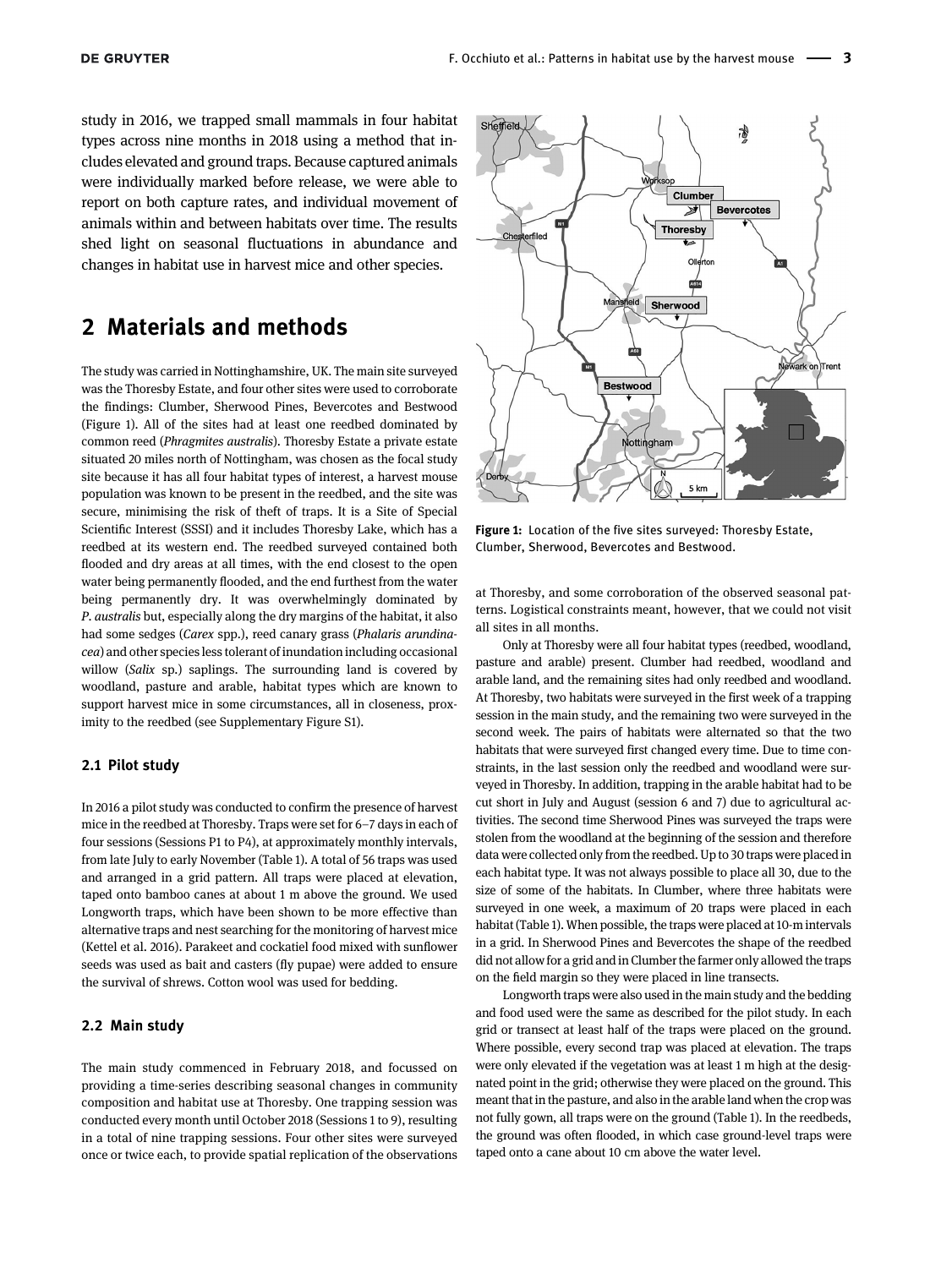| <b>Session</b> | <b>Site</b>       | <b>Date</b>           | <b>Habitat type</b> |          |                |          |                 |              |             |        |              |             |             |              |
|----------------|-------------------|-----------------------|---------------------|----------|----------------|----------|-----------------|--------------|-------------|--------|--------------|-------------|-------------|--------------|
|                |                   |                       | <b>Reedbed</b>      |          | <b>Pasture</b> |          | <b>Woodland</b> |              |             | Arable |              |             |             |              |
|                |                   |                       | Е                   | G        | <b>Total</b>   | Е        | G               | <b>Total</b> | Е           | G      | <b>Total</b> | Е           | G           | <b>Total</b> |
| P1             | Thoresby          | 26/07/16-31/07/16     | 56                  | 0        | 56             | 0        | 0               | $\mathbf{0}$ | 0           | 0      | $\Omega$     | 0           | 0           | 0            |
| P <sub>2</sub> | Thoresby          | 23/08/16-28/08/16     | 56                  | 0        | 56             | 0        | 0               | $\Omega$     | 0           | 0      | 0            | 0           | 0           | 0            |
| P <sub>3</sub> | Thoresby          | 26/09/16-01/10/16     | 56                  | 0        | 56             | $\Omega$ | 0               | $\Omega$     | $\mathbf 0$ | 0      | $\Omega$     | 0           | 0           | 0            |
| P4             | Thoresby          | $07/11/16 - 13/11/16$ | 56                  | $\Omega$ | 56             | $\Omega$ | 0               | $\Omega$     | 0           | 0      | $\Omega$     | 0           | 0           | 0            |
| 1              | Thoresby          | 09/02/18-23/02/18     | 15                  | 15       | 30             | $\Omega$ | 30              | 30           | 15          | 15     | 30           | 0           | 30          | 30           |
| 2              | Thoresby          | 09/03/18-23/03/18     | 15                  | 15       | 30             | 0        | 30              | 30           | 15          | 15     | 30           | 0           | 30          | 30           |
| 3              | Thoresby          | 06/04/18-20/04/18     | 15                  | 15       | 30             | $\Omega$ | 30              | 30           | 15          | 15     | 30           | 0           | 30          | 30           |
|                | <b>Bevercotes</b> | 20/04/18-27/04/18     | 15                  | 15       | 30             |          |                 |              | 15          | 15     | 30           |             |             |              |
| 4              | Thoresby          | 04/05/18-18/05/18     | 15                  | 15       | 30             | 0        | 30              | 30           | 15          | 15     | 30           | $\mathbf 0$ | 30          | 30           |
|                | Sherwood pines    | 18/05/18-25/05/18     | 6                   | 6        | 12             |          |                 |              | 15          | 15     | 30           | ۰           |             |              |
| 5              | Thoresby          | 08/06/18-22/06/18     | 15                  | 15       | 30             | 0        | 30              | 30           | 15          | 15     | 30           | 0           | 30          | 30           |
|                | Clumber           | 22/06/18-29/06/18     | 8                   | 8        | 16             |          |                 |              | 10          | 10     | 20           | $\mathbf 0$ | 20          | 20           |
| 6              | Thoresby          | 06/07/18-20/07/18     | 15                  | 15       | 30             | $\Omega$ | 30              | 30           | 15          | 15     | 30           | 12          | 18          | 30           |
|                | <b>Bestwood</b>   | 20/07/18-27/07/18     | 12                  | 13       | 25             |          |                 |              | 9           | 11     | 20           |             |             |              |
| 7              | Thoresby          | 03/08/18-17/08/18     | 15                  | 15       | 30             | 0        | 30              | 30           | 15          | 15     | 30           | $\mathbf 0$ | $\mathbf 0$ | 0            |
| 8              | Thoresby          | 07/09/18-21/09/18     | 15                  | 15       | 30             | 0        | 30              | 30           | 15          | 15     | 30           | 0           | 30          | 30           |
|                | Sherwood pines    | 21/09/18-28/09/18     | 9                   | 4        | 13             |          |                 |              |             |        |              |             |             |              |
| 9              | Thoresby          | 05/10/18-12/10/18     | 15                  | 15       | 30             |          |                 |              | 15          | 15     | 30           |             |             |              |
|                | Bestwood          | 12/10/18-19/10/18     | 15                  | 15       | 30             |          |                 |              | 3           | 8      | 11           |             |             |              |

<span id="page-3-0"></span>Table 1: Dates of trapping sessions, and number of elevated (E) and ground (G) traps used at each site, divided by habitat.

Dashes indicate habitat types which did not exist, or were not available.

Trapping sessions lasted one week, with two habitats typically being sampled in each. The traps were left in the pre-bait position on the first day, for three days (one or two days in the pilot), to allow the animals to become familiar with them. At 8 am on the fourth day, traps showing signs of use, such as movement of the bedding, feeding or faeces, were cleaned and food and bedding was replaced, and all traps were set to catch. At approximately 3 pm all the traps were checked, and the species and sex of captured animals was recorded. Animals were given a unique fur clip using a pair of fine scissors allowing us to distinguish individuals from one another, and then released at the point of capture. Thereafter, traps were checked twice a day, at 8 am and 3 pm. On the morning of the eight day, traps were checked for the last time and removed.

#### 2.3 Statistical analysis

Within a session, each occasion on which the traps were checked, which happened twice each day, once in the morning and once in the evening, was considered a "trapping bout". Detailed analysis was carried out for the three most commonly encountered species: harvest mice, wood mice and bank voles. Analysis was conducted using R version 3.5.1 ([R Core Team 2014](#page-9-31)). The catch per unit effort (CPUE) was calculated as a measure of the relative abundance of each species by dividing the number of individuals of a species caught by the number of trapping bouts. To account for the fact that a trap that has already sprung cannot catch any more animals, half of a trapping bout was subtracted from the trapping effort for each trap used using the following equation:

$$
CPUE = A \times 100 / (TU - S/2)
$$

where CPUE = catch/effort (expressed in percentage trapping success or animals caught per 100 trapping units),  $A =$  number of captured animals of the target species,  $TU =$  number of trapping units and S = total traps closed by any species [\(Nelson and Clark 1973](#page-9-32)).

The effect of species and sex on the minimum distance travelled by individuals between consecutive captures was analysed with a non-parametric two-way Analysis of Variance. It is important to note that this method measures the minimum distance moved by animals between trapping events, and can only describe movement within the trap grid; this is unlikely to include the full home range of these individuals, and the distances calculated assume a linear path between capture points which is likely to be shorter than the actual path taken by the animals. A Chi-squared test was used to assess whether wood mice, bank voles and harvest mice in Thoresby showed a preference for certain trap locations. Spatial avoidance between harvest mice and other species was tested using a Spearman Rank Correlation between the number of individuals of each species caught in each trap, excluding the traps in which neither species was caught. Recaptured individuals were excluded from this correlation to make sure that the pattern was not driven by the preference of specific individuals.

The effect of several variables on the probability of catching an animal at Thoresby was tested using generalised linear mixed effects models. The error structure was assumed to be binomial and models were fitted by Laplace approximation using the glmer function in R. The fixed effects were session, elevation, habitat and site. The random effects were the trap location within the grid and the trapping bout. Harvest mice were only found in the reedbed, and only in September and October, so the analysis for this species was restricted to this habitat type and these two sessions. For the other species two types of analysis were used, one in which all four habitat types were considered for the first eight trapping sessions of the study, and one which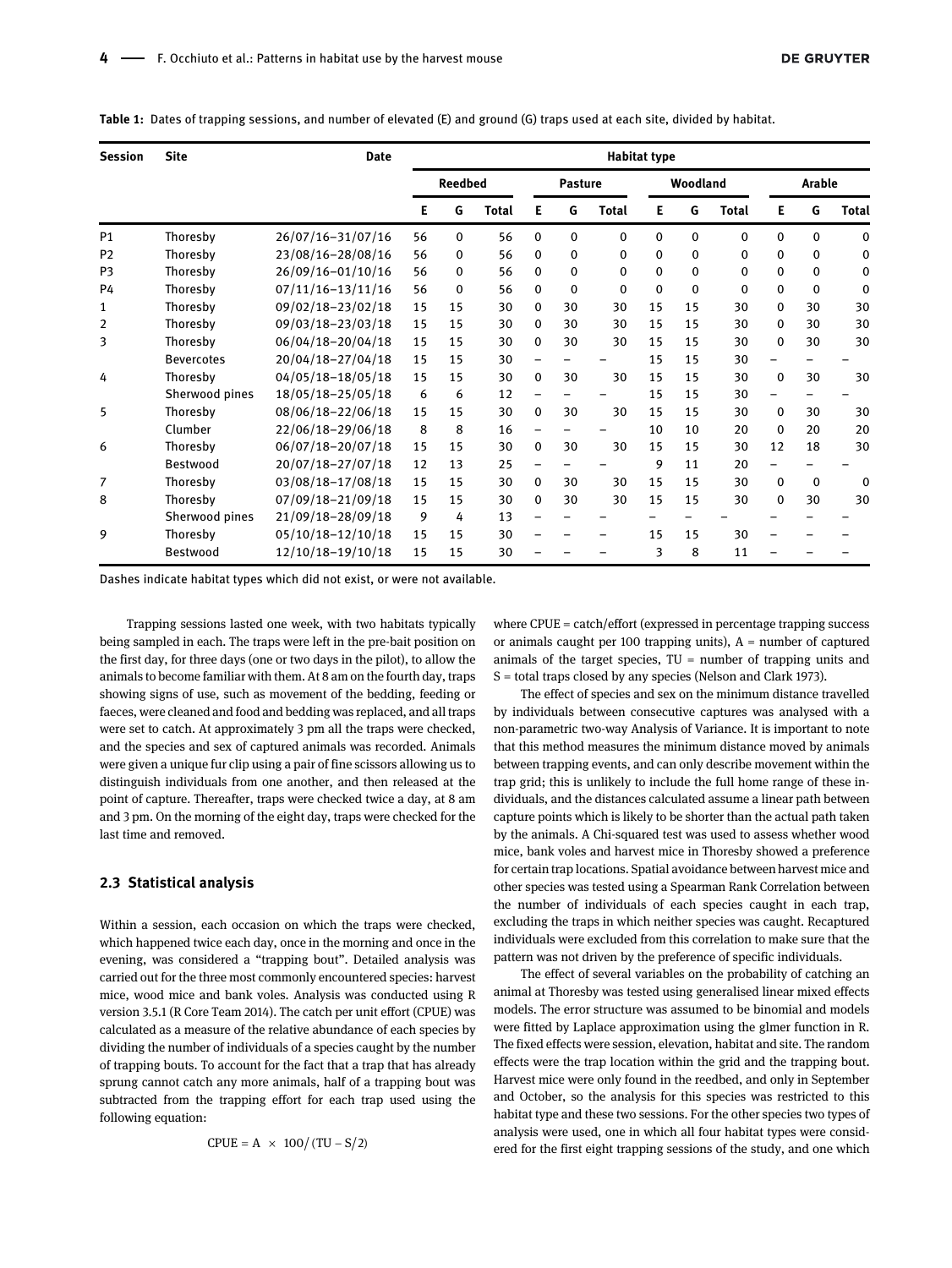considered only the two habitat types (woodland and reedbed) which were sampled in all nine sessions. Since the results of the two analyses were very similar, the second analysis is presented in the [Supple](#page-10-8)[mentary material.](#page-10-8)

# 3 Results

### 3.1 Pilot study

Across 1176 trap-bouts in the reedbed at Thoresby, 27 individual harvest mice were caught on a total of 40 occasions. Only the bank vole (41 captures) was more commonly caught. Wood mice (15), field voles (M. agrestis; 12) and common shrew (Sorex araneus; 1) were also captured. Harvest mice were never recorded in the summer (July and August), but were the most numerous species caught in autumn (September/October and November).

#### 3.2 Main study

The total sampling effort in Thoresby consisted of 7837 trapbouts and resulted in 1262 captures (see [Supplementary](#page-10-8) [Table S1\)](#page-10-8). The wood mouse was most commonly encountered species (944 captures). The second most frequently caught species was the bank vole (200 captures), followed by the common shrew (66), harvest mouse (38), field vole (7) and pygmy shrew (Sorex minutus; 7).

Overall the habitat with the highest catch per unit effort was the reedbed, followed by the woodland, pasture and arable [\(Figure 2](#page-4-0)). All species were caught more often in the reedbed, apart from the wood mouse, which was most frequently caught in woodland [\(Figure 2](#page-4-0)). The harvest mouse, field vole and pygmy shrew were caught exclusively in the reedbed [\(Figure 2\)](#page-4-0). Wood mice and bank voles were caught in



■ Wood mouse & Bank vole ■ Harvest mouse II Field vole ■ Common shrew ※ Pygmy shrew

<span id="page-4-0"></span>Figure 2: Catch per unit effort for six small mammal species caught in Thoresby across four different habitats over nine months.

every session, with wood mice being the most frequently caught species in all sessions [\(Figure 3](#page-4-1)). Shrews were caught mostly from July onwards and field voles were only captured in September and October. Harvest mice were also caught exclusively in the last two months of the study [\(Figure 3\)](#page-4-1).

## 3.3 Patterns of movement in harvest mice, wood mice and bank voles

Within habitats at Thoresby, the average distance travelled between consecutive recaptures was significantly different for the three species considered (ANOVA: F2,159 = 10.640,  $P = 0.005$ ). Wood mice moved the furthest on average (mean = 13.7 m; SD = 12.2; maximum = 70 m;  $n = 112$  individuals), followed by harvest mice (10.8 m 11.1; maximum = 31.6 m;  $n = 8$ ), with bank voles moving the least (9.8 m 13.1; maximum = 44.7 m;  $n = 39$ ). There was also a significant difference between the sexes across the three species ( $F1,160 = 4.930, P = 0.026$ ), with females moving less far between recaptures  $(10.3 \text{ m } 10.1; \text{ maximum } = 44.7 \text{ m})$ than males (16.4 m 14.0; maximum =  $70.0$  m). The interaction between the effects of species and of sex was not significant ( $F2,159 = 4.150$ ,  $P = 0.126$ ).

The two species which were found in multiple habitats at Thoresby were wood mouse and bank vole. Forty-three wood mice, 18 females and 25 males were trapped in at least two habitats at Thoresby and all possible combinations of habitats were represented in the trapping histories of individuals. Twelve individuals were trapped in at least three habitats (five females and seven males), and one male was caught in all four habitats. Eight bank voles were caught in two different habitats: two females and five males were caught in the reedbed and the woodland, while one male was caught in the pasture and the woodland (see [Supplementary Table S2](#page-10-8)).



<span id="page-4-1"></span>Figure 3: Catch per unit effort for six small mammal species caught in Thoresby each month, pooling data across four habitat types.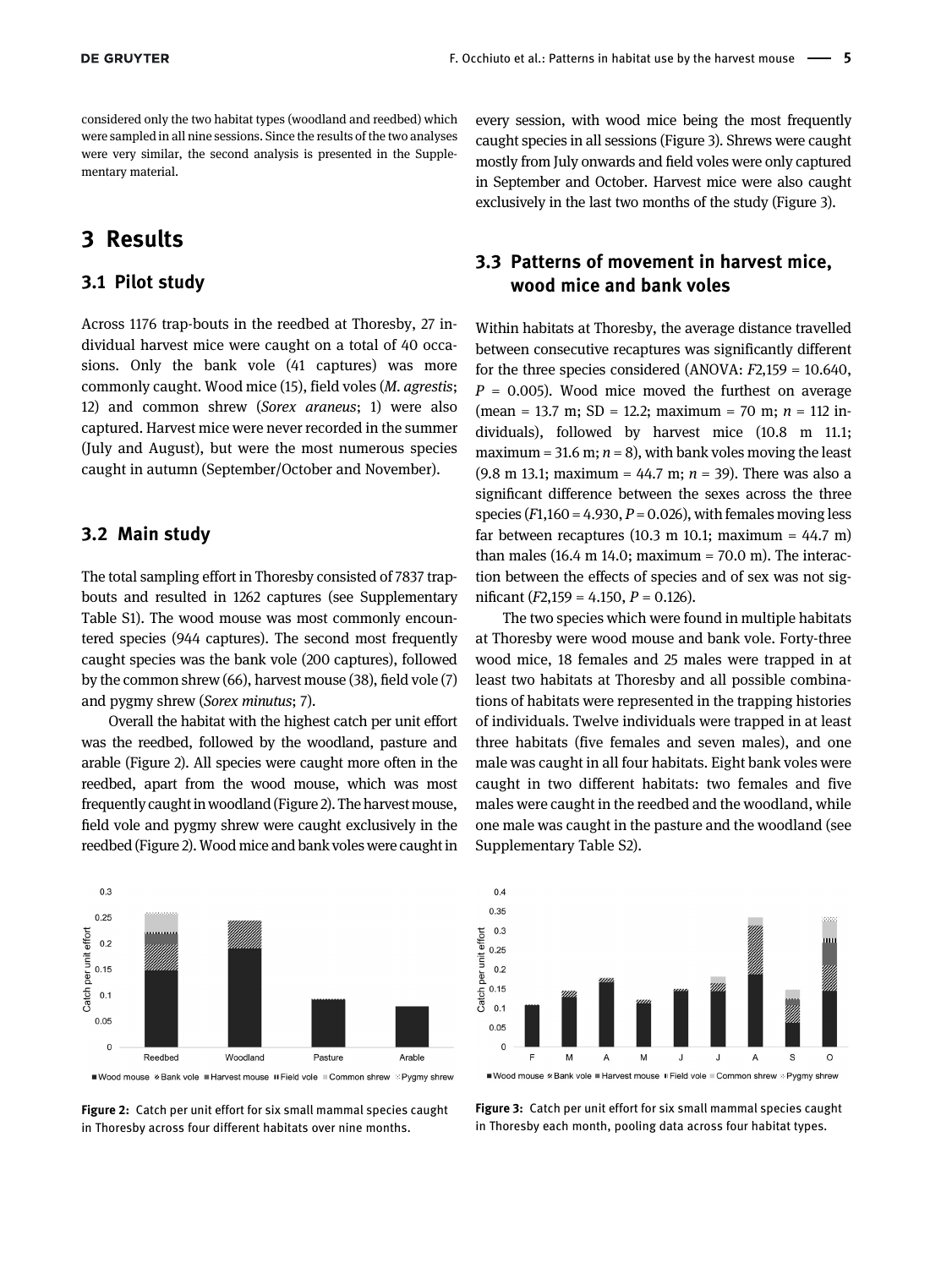## 3.4 Spatial distribution within habitats at Thoresby

At Thoresby, harvest mice showed a significant preference for certain trapping locations within the reedbed (Chi-Squared test:  $X^{2}_{(29)}$  = 80.421, P < 0.001). They used mostly the central portion of the grid and the NE side (see [Supplementary](#page-10-8) [Figure S6](#page-10-8)). Wood mice used all the traps in the reedbed, but they showed a significant preference for those closer to the edge ( $X^{2}(29)$  = 80.421, P < 0.001; [Supplementary Figure S7\)](#page-10-8). In the woodland there was a significant preference for traps in the SW corner of the grid, close to the pasture ( $X^2_{(29)}$  = 173.683,  $P < 0.001$ ; [Supplementary Figure S8\)](#page-10-8); only two traps were never used. The captures in the pasture were significantly clustered on the edges of the grid ( $X^2_{(29)}$  = 237.647, P < 0.001, [Supplementary Figure S9\)](#page-10-8), especially on the NE side, which constituted the border with the woodland, and most of the traps in the centre of the grid were never used. In the arable land there was no significant preference  $(X_{(29)}^2 = 31.479,$  $P = 0.343$ ; [Supplementary Figure S10](#page-10-8)). Bank voles showed a significant preference for the western half of the reedbed trapping grid  $(X_{(29)}^2 = 142.158, P < 0.001;$  [Supplementary](#page-10-8) [Figure S11](#page-10-8)). In the woodland, captures for this species were significantly clustered in a few traps  $(X_{(29)}^2 = 324.864,$ P < 0.001; [Supplementary Figure S12](#page-10-8)). The two traps that had the most captures, located in the northern and central areas of the grid, accounted for 45% of all captures.

When testing for possible spatial avoidance between species in the reedbed, a negative correlation was found between new captures of harvest mice and wood mice  $(r<sub>s(11)</sub> = -0.71, P = 0.006)$ , and between new captures of harvest mice and bank voles  $(r<sub>s(12)</sub> = -0.74, P = 0.003)$ .

# 3.5 Factors affecting the probability of capture

At Thoresby, harvest mice were completely absent from all habitat types for most of the study and were only caught in the reedbed in September and October. The total number of captures was 38, with 13 unique individuals. When considering all captures in just September and October, the elevation of the trap and the trapping session both had a significant effect on the probability of catching a harvest mouse (GLM:  $\Delta$  Dev<sub>1</sub> = 11.366, *P* < 0.001 and  $\Delta$  Dev<sub>1</sub> = 3.871,  $P = 0.0491$ , respectively). In the elevated traps the probability of catching a harvest mouse was almost 10 times higher than in ground traps, and in October it was close to double what it was in September [\(Figure 4](#page-5-0)). The only other site where harvest mice were caught was Bestwood, which was surveyed in July and October. Since harvest mice were only trapped in this site in October, the difference between the July and the October session is consistent with the seasonal trend shown at Thoresby.

The wood mouse was the only species caught in all four habitat types, with a total of 944 captures and 178 different individuals. The probability of catching a wood mouse was significantly affected by habitat type ([Table 2](#page-5-1)). The highest probability of capture was in the woodland, followed by the reedbed, pasture and lastly the arable [\(Figure 5](#page-6-0)). There was a significant effect of elevation, as this species was more likely to be caught on the ground than in elevated traps in all months and habitats, apart from in August in the reedbed [\(Figure 5](#page-6-0)). There was also a significant effect of session, as wood mice were most likely to be caught in August and April, while in September the probability was particularly



<span id="page-5-0"></span>Figure 4: Proportion of elevated and ground traps which caught a harvest mouse during the September and October sessions in Thoresby. The error bars show 95% confidence intervals calculated from the binomial distribution.

<span id="page-5-1"></span>Table 2: Results from a generalised linear mixed effects model with binomial errors testing the effects of elevation, trapping session and habitat on the probability of catching wood mice and bank voles across eight trapping sessions in four habitat types at Thoresby.

| <b>Term</b>                   | <b>Wood mice</b>                      |                                 | <b>Bank voles</b>                     |                    |  |  |  |
|-------------------------------|---------------------------------------|---------------------------------|---------------------------------------|--------------------|--|--|--|
|                               | Change in<br>deviance <sub>(df)</sub> | P                               | Change in<br>deviance <sub>(df)</sub> | P                  |  |  |  |
| Elevation                     | $5.390_{(1)}$                         | $0.020*$                        | $19.733_{(1)}$                        | $\langle 0.001***$ |  |  |  |
| Session                       | $85.737_{(7)}$                        | $\langle 0.001***$              | $233.520_{(7)}$                       | $\langle 0.001***$ |  |  |  |
| Habitat                       | $46.421_{(3)}$                        | $0.001***$                      | $47.201_{(3)}$                        | $\langle 0.001***$ |  |  |  |
| Habitat $\times$<br>session   | $179.380_{(21)}$                      | $<0.001***$                     | $64.695_{(21)}$                       | $\langle 0.001***$ |  |  |  |
| Session $\times$<br>elevation |                                       | 63.663 <sub>(7)</sub> <0.001*** | $9.540_{(7)}$                         | 0.216              |  |  |  |
| Habitat $\times$<br>elevation | $5.182_{(2)}$                         | 0.075                           | $0.069_{(2)}$                         | 0.966              |  |  |  |

For this model the final trapping session was excluded because not all habitats were sampled in this session.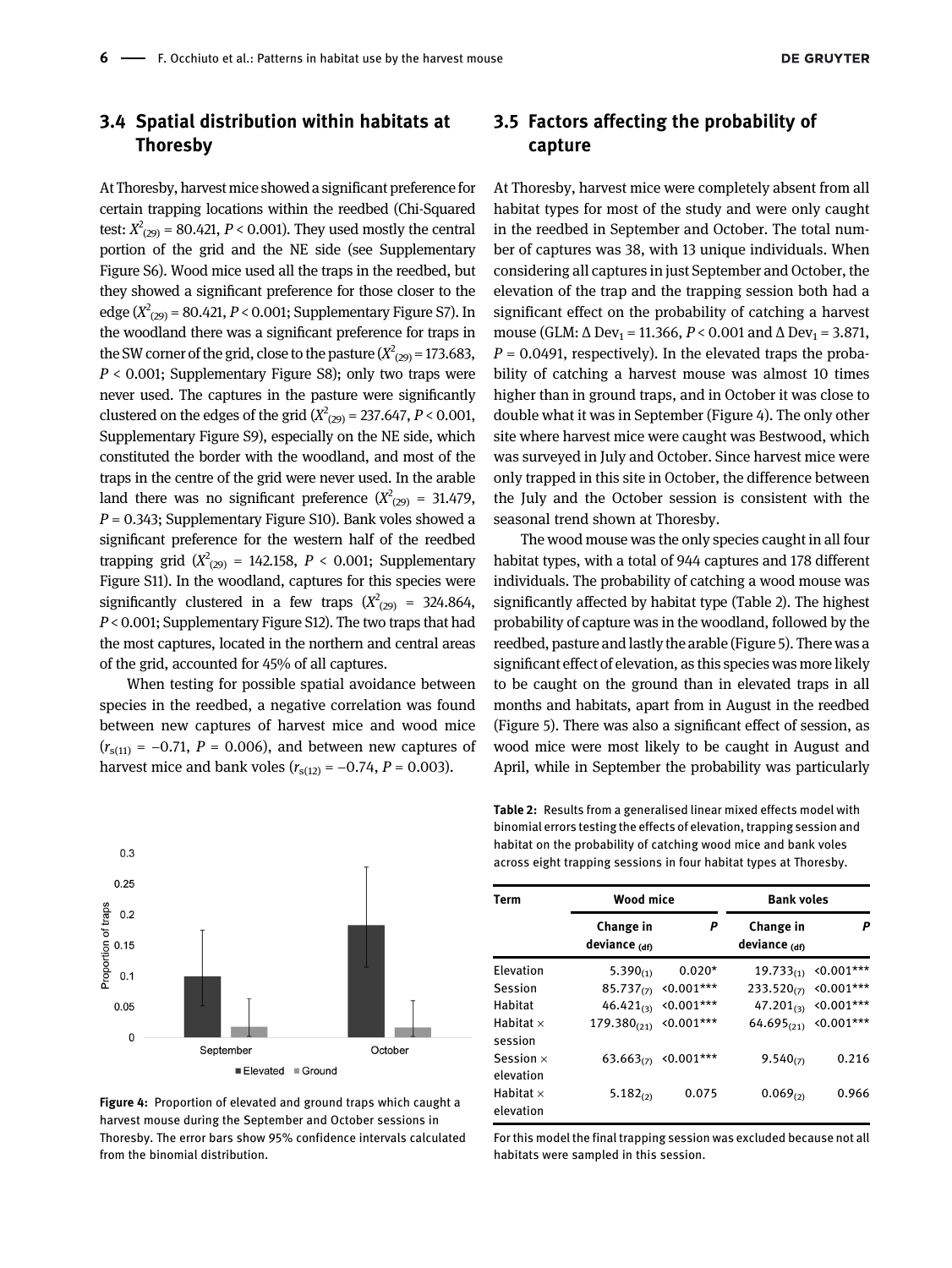

<span id="page-6-0"></span>Figure 5: Proportion of elevated and ground traps which caught a wood mouse during each session and in each of the four habitat types in Thoresby. The error bars show 95% confidence intervals calculated from the binomial distribution.



<span id="page-6-1"></span>Figure 6: Proportion of elevated and ground traps which caught a bank vole during each session and in each of the four habitat types in Thoresby. The error bars show 95% confidence intervals calculated from the binomial distribution.

low. There was a significant interaction of the effects of habitat and session as the probability of catching a wood mouse in each habitat varied greatly with each session ([Table 2](#page-5-1)). In most sessions the woodland had the highest probability of capture, apart from April and May. In April the highest probability was in the pasture, while in May it was in the reedbed, followed closely by the arable ([Figure 5](#page-6-0)).

There was a significant effect of session, habitat and elevation on the probability of catching a bank vole ([Figure 6\)](#page-6-1). August had a very high capture probability, almost twice that of the next highest session, which was October ([Figure 6\)](#page-6-1). The probability of capture was very similar between the reedbed and the woodland, but it was much lower in the pasture, and zero in the arable. In the ground traps the probability of capture was about twice what it was in the elevated traps [\(Figure 6\)](#page-6-1). There was also a significant interaction between the effects of habitat and session, as until July there were no bank voles caught in the reedbed, but from that session onwards the probability of capture in the reedbed exceeded that in the woodland, except in August ([Figure 6](#page-6-1)).

# 4 Discussion

The main aim of this study was to shed light on habitat preferences in small mammals, and seasonal changes in those preferences which might explain apparent fluctuations in abundance, especially in harvest mice. The results support the idea that habitat use by small mammals such as wood mice and bank voles varies seasonally, and confirm that reedbeds in particular support relatively high small mammal abundance and diversity. While our findings suggest that harvest mice are typically abundant in reedbeds in autumn, we found no support for the hypothesis that their disappearance in the spring and summer is explained by movement into other nearby habitats.

The results from Thoresby support the idea that habitat preferences of small mammals can change substantially across the year. Specifically, there were seasonal changes in the effect of habitat type on the probability of capture for wood mice and bank voles. Wood mice are known to undergo seasonal fluctuations in abundance and most studies that looked at their population dynamics agree that their numbers decrease in spring and increase in autumn ([Crawley 1970;](#page-9-11) [Fernandez et al. 1996;](#page-9-15) [Montgomery 1989](#page-9-14); [Watts 1969](#page-10-1)). Our study did not register a dramatic decrease in the numbers of wood mice in early spring months, but there was a slight decrease in May, followed by a slight increase in June and July and a peak in August. The difference between this study and the literature could be caused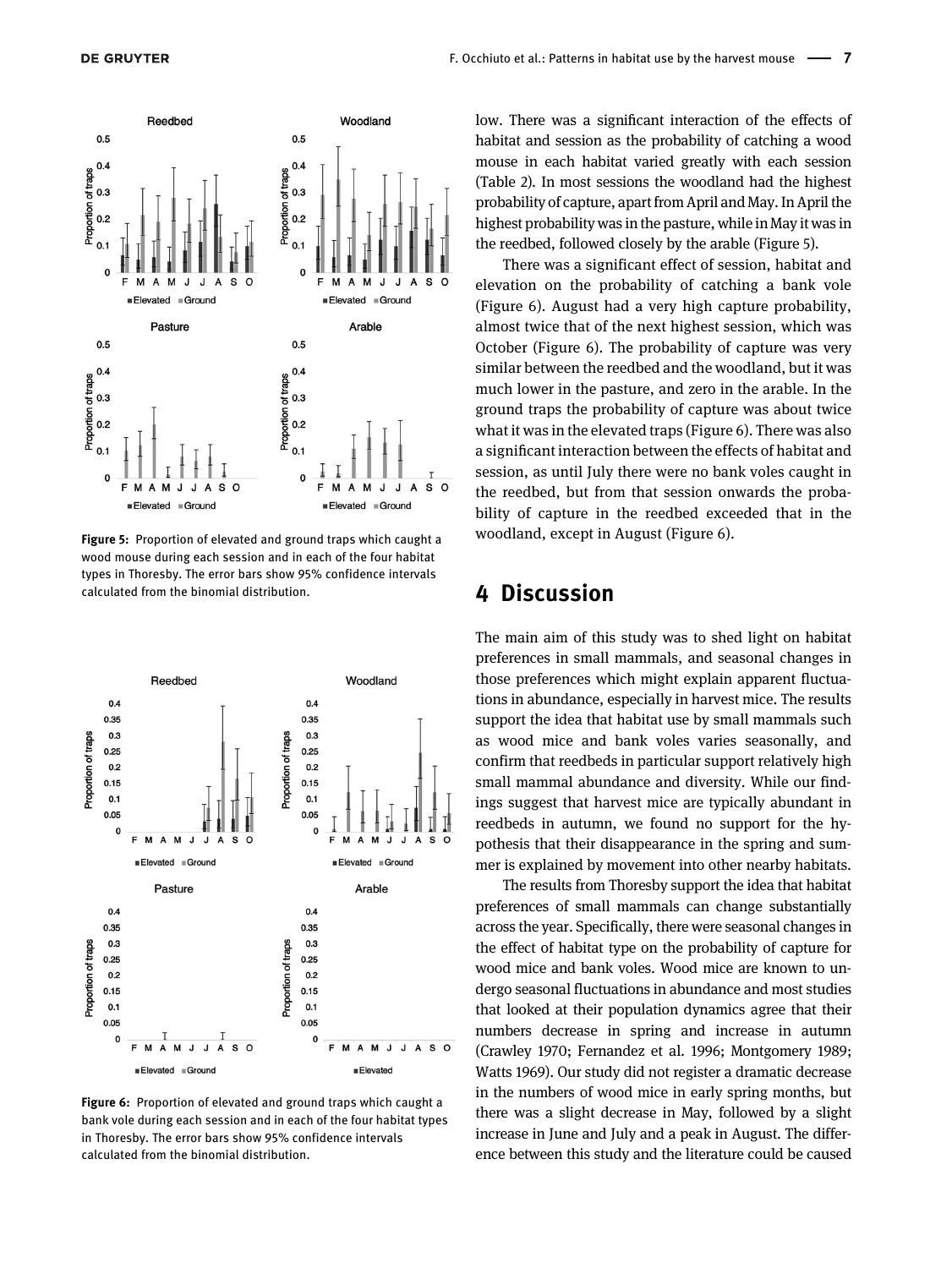by the fact that most previous studies only looked at one habitat and therefore could have failed to record that individuals move between habitats in late spring and summer. In our study there were several instances of marked individuals moving between different habitats. This, in addition to the steep decrease in captures in the woodland and pasture in May, coupled with an increase in captures in the arable, suggests seasonal movement of individuals between habitats, as previously reported by [Ouin et al. \(2000\)](#page-9-16). The results of our study therefore support the idea that apparent fluctuations in wood mouse population size are at least partially caused by a change in habitat preference [\(Ouin](#page-9-16) [et al. 2000](#page-9-16); [Todd et al. 2000;](#page-10-2) [Ylönen et al. 1991\)](#page-10-3).

The data for bank voles show very low numbers from February to July and a large increase in August, which mostly supports the previous evidence for seasonal fluctuations in the population size for this species ([Lambin et al.](#page-9-33) [2000](#page-9-33)). In regards to habitat preference there was a sudden appearance of bank voles in the reedbed starting from July. The reedbed became much drier in the summer months, with most areas lacking standing water, and therefore might have become more suitable for this species, which is largely restricted to the ground owing to poor climbing abilities [\(Buesching et al. 2008\)](#page-8-3). However, this happened in coincidence with a sharp increase in the woodland and therefore it is possible that the captures in the reedbed represent an overall growth in population density.

Our data suggest that harvest mice are most easily caught in reedbeds in autumn. In the main study there were no captures of harvest mice in the reedbed, and all other habitats, at Thoresby during spring and summer in 2018. Results from other sites, and from the pilot study in 2016, are consistent with those from the focal site in 2018. Although previous studies have shown that harvest mice become extremely scarce during the summer, their perceived absence in the late winter and spring at our sites was unexpected. However, a similar pattern was seen in a study in Switzerland, which found no harvest mice in the first of the two winters surveyed and only one individual in the second [\(Vogel and Gander 2020](#page-10-7)). In the literature there is evidence that extremely cold temperatures cause an increase in mortality ([Darinot 2019a;](#page-9-30) [Perrow and Jowitt 1995;](#page-9-23) [Sleptsov 1947;](#page-10-6) [Trout 1978\)](#page-10-0), and our sites are close to the northern limit of the range of the species in the UK. The winter of 2017/18 was unusually prolonged at ourfield sites, with low temperatures and snowfall both early (December) and late (March), and this may have had a negative effect on population size, causing the species to be undetectable.

Another possible explanation for the lack of records of harvest mice in spring and summer is competitive exclusion between harvest mice and wood mice in the reedbed. During

the study the density of wood mice in the reedbed was very high until August, and it decreased in September and October, which are the only months in which harvest mice were caught. We found a negative spatial correlation between the number of harvest mice and wood mice caught at each trap location, which could be caused by competitive exclusion between the two species. However, the correlation could be driven by the different characteristics of the trap locations and the preferences of each species for different microhabitats, and without stronger evidence we cannot prove competitive exclusion between the two species.

Overall the results confirm that recorded harvest mouse abundance can vary dramatically over a period of months, and seem to indicate that harvest mice have the ability to recover quickly from population numbers so low that they are undetectable. Alternatively, it is possible that there is a change in trappability of this species in the months when it is not recorded. It has been suggested that increased use of higher portions of the vegetation might cause reduced detection of this species in the summer ([Vogel and Gander](#page-10-7) [2020\)](#page-10-7), but our study included both ground and elevated traps, which seems to rule out this explanation. Indeed, [Darinot \(2019b\)](#page-9-26) successfully detected harvest mice during the summer using a method of aerial trapping similar to ours, suggesting that if mice had been present they should have been captured. Changes in trappability are not therefore a compelling explanation for the seasonal absence of harvest mice in our study.

Reedbeds represent a refuge for small mammals and are a hotspot of biodiversity ([Marques et al. 2015;](#page-9-19) [Perrow](#page-9-34) [and Jowitt 2003\)](#page-9-34). At the focal study site (Thoresby) the reedbed was the habitat with the highest species richness and it supported populations of harvest mice, pygmy shrews and field voles, species that were not found elsewhere. This supports previous findings suggesting that reedbeds can be very important habitats for these species [\(Haberl and Kry](#page-9-27)štufek 2003; [Harris 1979](#page-9-22); [Kettel et al. 2016](#page-9-18); [Marques et al. 2015](#page-9-19)). Reedbeds have a complex habitat structure, made up by tall reed stems and an underlayer of sedges and other herbaceous plans, which, combined with an abundance of food sources such as seeds and insects, provide ideal habitat for many small mammals ([Canova](#page-9-35) [and Fasola 1991;](#page-9-35) [Marques et al. 2015\)](#page-9-19).

Wood mice were the species that travelled furthest between consecutive recaptures, followed by harvest mice and then bank voles. This can be explained by the difference in size and ecology between the species. Wood mice are larger than harvest mice and this could increase their ability to travel longer distances. A relationship between body size and home range size has been demonstrated in mammals and could be a factor for these species too [\(Lindstedt et al.](#page-9-36)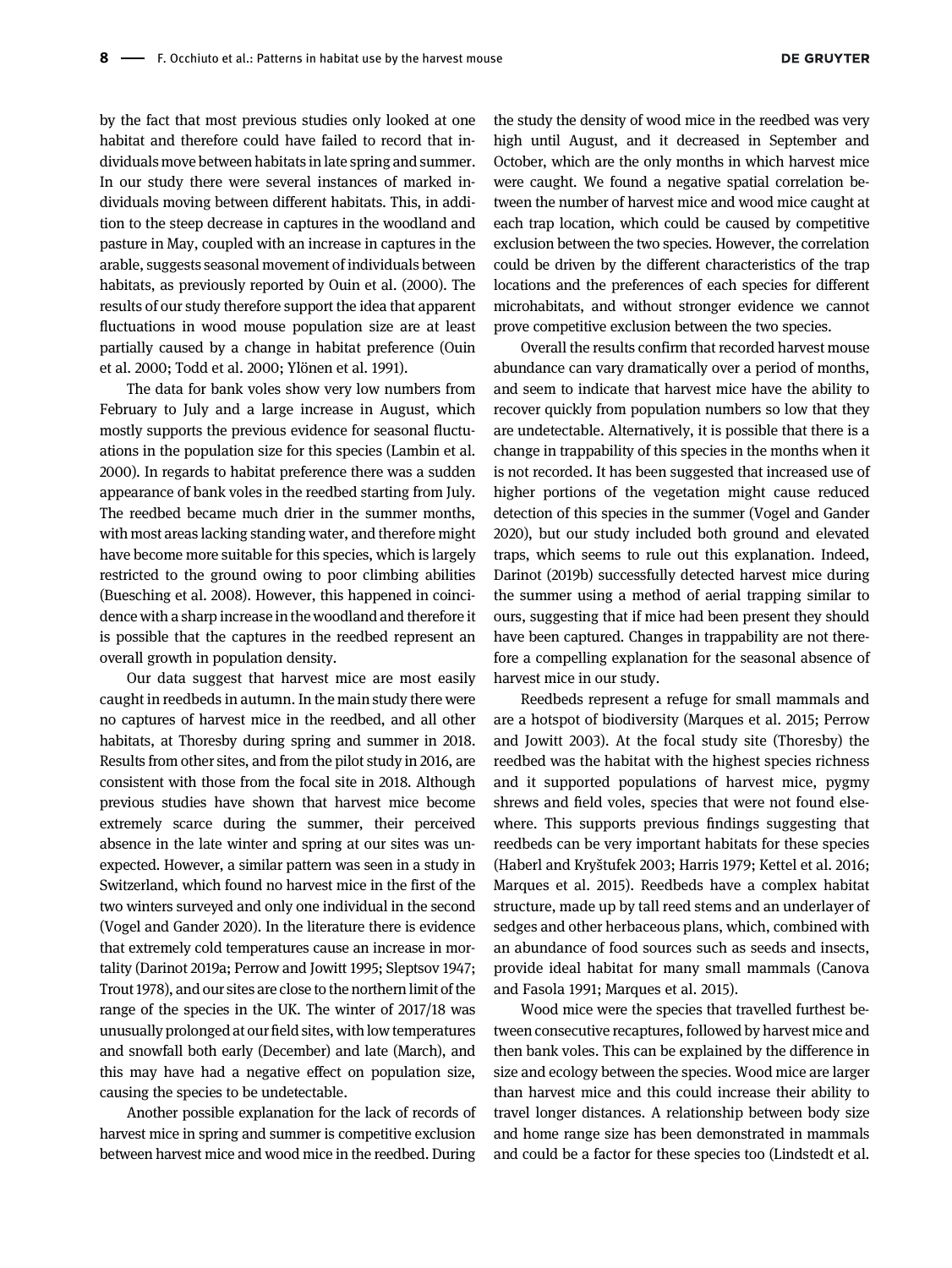[1986](#page-9-36)). In addition, Bank voles tend to be more sedentary, while wood mice move between different habitats in search for food, which can explain the difference between these two species despite their similar body size ([Bergstedt 1966\)](#page-8-4). In all species, males travelled significantly further than females, which is consistent with the difference in size between the home ranges of males and females found in previous studies on small mammals ([Korn 1986](#page-9-37)). This could be a result of the larger size of males but could also reflect the necessity for males to travel to look for mates.

We must be cautious in interpreting our data on individual movements, which are a measure of the minimum distance travelled between the trapping events, rather than the actual distance travelled. A more detailed study of individual movement that successfully employed radio-tracking of six individuals reported that harvest mice travel on average 90 m per day ([Darinot 2019a\)](#page-9-30). This study also seems to suggest that autumn is the time of year when harvest mice travel the shortest distance compared to the rest of the year, which might explain our results. However, the low number of individuals monitored both in our study and in the literature indicates the need for further research in this field.

Elevation had different effects on each species. Harvest mice were much more likely to be trapped in the elevated traps than on the ground. This reflects their scansorial habits (they forage and nest above ground, in the "canopy" of reedbeds and other habitats) and mirrors the results of the few successful live trapping studies for this species [\(Harris](#page-9-22) [1979;](#page-9-22) [Hata 2011;](#page-9-38) [Riordan et al. 2007;](#page-10-5) [Surmacki et al. 2005\)](#page-10-9). This result also further confirms that elevated traps are an effective tool for monitoring harvest mice, at least at some times of year, as shown in a previous study [\(Kettel et al.](#page-9-18) [2016](#page-9-18)). The probability of catching wood mice was higher in the ground traps, which confirms the findings of a previous study that wood mice spend most of their time close to the ground ([Buesching et al. 2008](#page-8-3)). Interestingly, in the reedbed in Thoresby in August wood mice were found more often in elevated traps than on the ground. This happened in coincidence with an increase in the number of bank voles present, and therefore it could have been caused by an increase in competition for the ground traps. Wood mice are known to be more agile and be able to exploit the higher parts of the vegetation compared to bank voles [\(Buesching et al. 2008\)](#page-8-3), which may be why they were the species that was displaced. Bank voles were much more likely to be captured in the ground traps than in the elevated ones, even compared with wood mice. In addition to being less agile than wood mice, they have smaller eyes and ears, which could mean that they are less able to detect predators in time and therefore they rely less on escaping from aerial predators and more on hiding from them [\(Buesching et al. 2008](#page-8-3)).

# 5 Conclusion

Overall, our results confirm that understanding habitat preferences is crucial in the study of small mammal communities, and they underscore the importance of reedbeds as a reservoir for small mammal diversity. We have provided evidence of seasonal changes in habitat use by wood mice and bank voles, demonstrating the need for trapping across multiple habitat types in studies of small mammal abundance in heterogeneous landscapes. Our study also contributes to a scarce literature on the ecology of harvest mice in the UK. Although we have found strong evidence of dramatic seasonal variation in the capture rate for this elusive species in reedbeds, further research is required to understand the relative importance of life history (i.e. seasonal patterns of mortality and fecundity), and changes in habitat preference and trappability, in explaining such variation. This research will be crucial to the development of a meaningful conservation strategy for the harvest mouse.

Author contributions: All the authors have accepted responsibility for the entire content of this submitted manuscript and approved submission.

**Research funding:** Funding received by the Egyptian Ministry of Higher Education (postdoctoral scholarship awarded to Eman Mohallal).

Conflict of interest statement: The authors declare no conflicts of interest regarding this article.

Compliance with ethical standards: The work complied with relevant local and national animal welfare legislation and was approved by the University of Nottingham Animal Welfare and Ethical Review Body.

# References

- <span id="page-8-1"></span>Andreassen, H.P., Glorvigen, P., Remy, A., and Ims, R.A. (2013). New views on how population-intrinsic and community-extrinsic processes interact during the vole population cycles. Oikos 122: 507–515.
- <span id="page-8-2"></span>Bence, S.L., Stander, K., and Griffiths, M. (2003). Habitat characteristics of harvest mouse nests on arable farmland. Agric. Ecosyst. Environ. 99: 179–186.
- <span id="page-8-4"></span>Bergstedt, B. (1966). Home ranges and movements of the rodent species Clethrionomys glareolus (Schreber), Apodemus flavicollis (Melchior) and Apodemus sylvaticus (Linne) in Southern Sweden. Oikos 17: 150–157.
- <span id="page-8-0"></span>Bontzorlos, V.A., Peris, S.J., Vlachos, C.G., and Bakaloudis, D.E. (2005). The diet of barn owl in the agricultural landscapes of central Greece. Folia Zool. 54: 99–110.
- <span id="page-8-3"></span>Buesching, C.D., Newman, C., Twell, R., and Macdonald, D.W. (2008). Reasons for arboreality in wood mice Apodemus sylvaticus and Bank voles. Myodes glareolus. Mamm. Biol. 73: 318–324.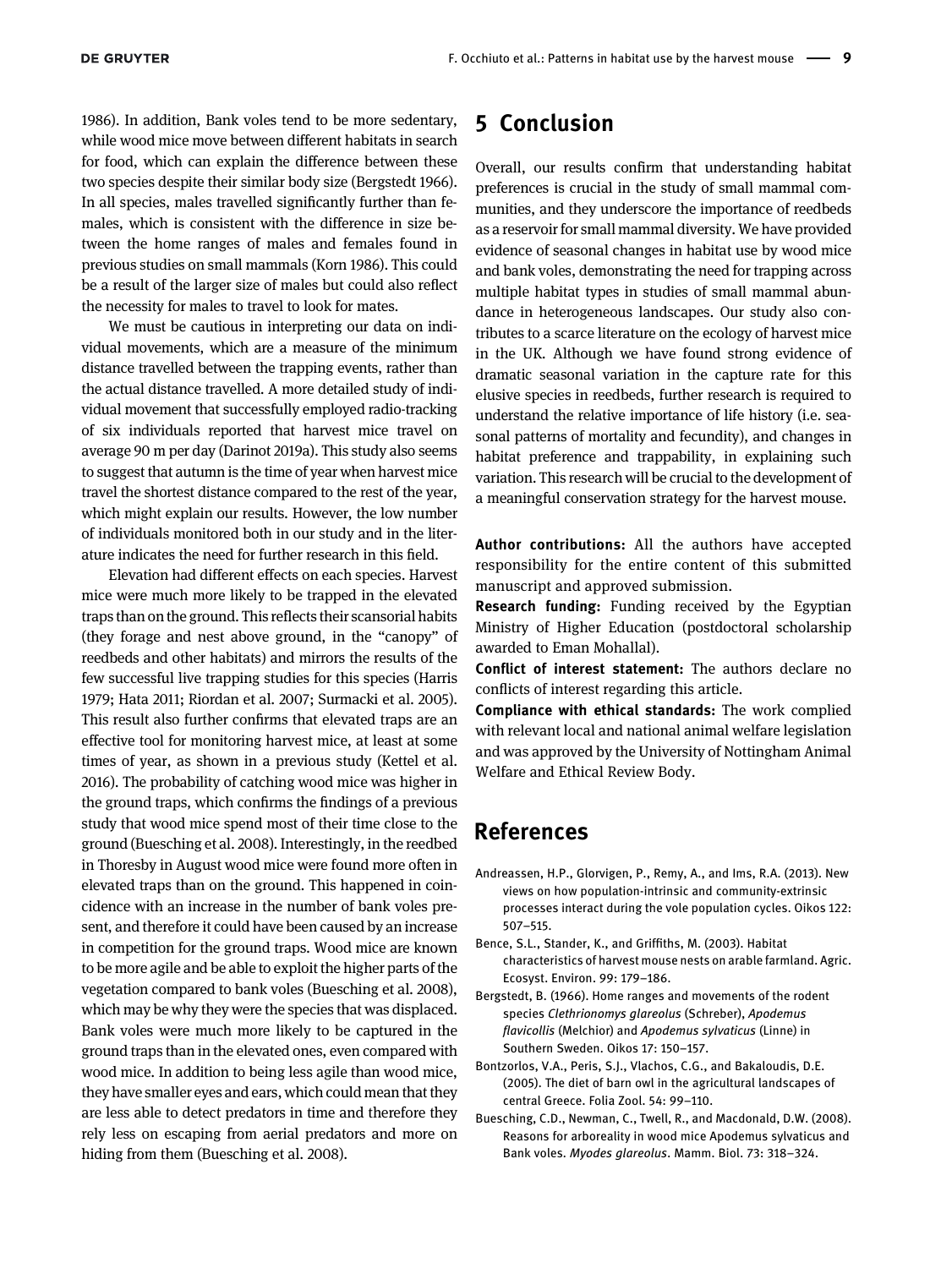<span id="page-9-35"></span>Canova, L. and Fasola, M. (1991). Communities of small mammals in six biotopes of northern Italy. Acta Theol. 36: 73–86.

<span id="page-9-20"></span>Carter, S.P. and Bright, P.W. (2003). Reedbeds as refuges for water voles (Arvicola terrestris) from predation by introduced mink (Mustela vison). Biol. Conserv. 111: 371–376.

<span id="page-9-3"></span>Chitty, D. (1952). Mortality among voles (Microtus agrestis) at Lake Vyrnwy, Montgomeryshire in 1936–9. Philos. Trans. R. Soc. B 236: 505–552.

<span id="page-9-21"></span>Churchfield, S., Barber, J., and Quinn, C. (2000). A new survey method for Water Shrews (Neomys fodiens) using baited tubes. Mamm. Rev. 30: 249–254.

<span id="page-9-11"></span>Crawley, M.C. (1970). Some population dynamics of the Bank vole, Clethionomys ghreolus and the Wood mouse, Apodemus sylvuticus in mixed woodland. J. Zool. 160: 71–89.

<span id="page-9-30"></span>Darinot, F. (2019a). Dispersion et structure génétique d'une population de Rat des moissons (Micromys minutus PALLAS, 1771) soumise à des inondations régulières, Doctoral thesis. Paris: Ecole Pratique des Hautes Etudes.

<span id="page-9-26"></span>Darinot, F. (2019b). Improving detectability of the harvest mouse (Micromys minutus Pallas, 1771) by above ground live-trapping. Mammalia 84: 239–245.

<span id="page-9-4"></span>Elton, C.S. (1924). Periodic fluctuations in the numbers of animals: their causes and effects. Br. J. Exp. Biol. 2: 119–163.

<span id="page-9-17"></span>Fahrig, L. and Merriam, G. (1994). Conservation of fragmented populations. Conserv. Biol. 8: 50–59.

<span id="page-9-15"></span>Fernandez, F.A.S., Dunstone, N., and Evans, P.R. (1996). Population dynamics of the wood mouse Apodemus sylvaticus (Rodentia: Muridae) in a Sitka spruce successional mosaic. J. Zool. 239: 717–730.

<span id="page-9-12"></span>Flowerdew, J.R. and Gardner, G. (1978). Small rodent populations and food supply in a Derbyshire Ashwood. J. Anim. Ecol. 47: 725–740.

<span id="page-9-0"></span>Frey, C., Sonnay, C., Dreiss, A., and Roulin, A. (2011). Habitat, breeding performance, diet and individual age in Swiss Barn Owls (Tyto alba). J. Ornithol. 152: 279–290.

<span id="page-9-27"></span>Haberl, W. and Kryštufek, B. (2003). Spatial distribution and population density of the harvest mouse Micromys minutus in a habitat mosaic at Lake Neusiedl, Austria. Mammalia 57: 355–565.

<span id="page-9-9"></span>Hanski, I., Hansson, L., and Henttonen, H. (1991). Specialist predators, generalist predators, and the microtine rodent cycle. J. Anim. Ecol. 60: 353–367.

<span id="page-9-13"></span>Hansson, L. and Henttonen, H. (1985). Gradients in density variations of small rodents: the importance of latitude and snow cover. Oecologia 67: 394–402.

<span id="page-9-22"></span>Harris, S. (1979). History, distribution, status and habitat requirements of the Harvest mouse (Micromys minutus) in Britain. Mamm. Rev. 9: 159–171.

<span id="page-9-38"></span>Hata, S. (2011). Nesting characteristics of Harvest mice (Micromys minutus) in three types of Japanese grasslands with different inundation frequencies. Mamm. Stud. 36: 49–53.

<span id="page-9-10"></span>Jensen, T.S. (1982). Seed production and outbreaks of non-cyclic rodent populations in deciduous forests. Oecologia 54: 184–192.

<span id="page-9-24"></span>JNCC (2010). UK priority species page – version 2. A report to the Joint Nature Conservation Committee, pp. 8.

<span id="page-9-28"></span>Juškaitis, R. and Remeisis, R. (2007). Harvest mice Micromys minutus and common dormice Muscardinus avellanarius live sympatric in woodland habitat. Acta Theriol. 52: 349–354.

<span id="page-9-18"></span>Kettel, E.F., Perrow, M.R., and Reader, T. (2016). Live-trapping in the stalk zone of tall grasses as an effective way of monitoring

harvest mice (Micromys minutus). Eur. J. Wildl. Res. 62: 241–245.

<span id="page-9-37"></span>Korn, H. (1986). Changes in home range size during growth and maturation of the wood mouse (Apodemus sylvaticus) and the bank vole (Clethrionomys glareolus). Oecologia 68: 623–628.

<span id="page-9-1"></span>Korpimäki, E. (1985). Diet of the Kestrel Falco tinnunculus in the breeding season. Ornis Fenn. 62: 130–137.

<span id="page-9-29"></span>Koskela, P. and Viro, P. (1976). The abundance, autumn migration, population structure and body dimensions of the Harvest mouse in Northern Finland. Acta Theriol. 21: 375–387.

<span id="page-9-7"></span>Krebs, C., Boutin, S., Boonstra, A., Sinclair, J., Smith, M., Dale, K., and Turkington, R. (1995). Impact of food and predation of the snowshoe hare. Science 269: 1112–1115.

<span id="page-9-5"></span>Krebs, C.J. (1964). The lemming cycle at Baker Lake, Northwest Territories, during 1959-62, Arctic Institute of North America, 15: 104. In: Krebs, C.J. (Ed.). (1966). Demographic changes in fluctuating populations of Microtus californicus. Ecological Monographs, Vol. 36, pp. 239–273.

<span id="page-9-33"></span>Lambin, X., Petty, S.J., and Mackinnon, J.L. (2000). Cyclic dynamics in field vole populations and generalist predation. J. Anim. Ecol. 69: 106–118.

<span id="page-9-36"></span>Lindstedt, S.L., Miller, B.J., and Buskirk, S.W. (1986). Home range, time, and body size in mammals. Ecology 67: 413–418.

<span id="page-9-19"></span>Marques, S.F., Rocha, R.G., Mendes, E.S., Fonseca, C., and Ferreira, J.P. (2015). Influence of landscape heterogeneity and meteorological features on small mammal abundance and richness in a coastal wetland system, NW Portugal. Eur. J. Wildl. Res. 61: 749–761.

<span id="page-9-14"></span>Montgomery, W.I. (1989). Population regulation in the Wood mouse, Apodemus sylvaticus. I. Density dependence in the annual cycle of abundance. J. Anim. Ecol. 58: 465–475.

<span id="page-9-2"></span>Mortelliti, A. and Boitani, L. (2008). Interaction of food resources and landscape structure in determining the probability of patch use by carnivores in fragmented landscapes. Landsc. Ecol. 23: 285–298.

<span id="page-9-32"></span>Nelson, L. and Clark, F.W. (1973). American Society of Mammalogists correction for sprung traps in catch/effort calculations of trapping results. J. Mammal. 54: 295–298.

<span id="page-9-6"></span>Norrdahl, K. and Korpimäki, E. (1995). Effects of predator removal on vertebrate prey populations: birds of prey and small mammals. Oecologia 103: 241–248.

<span id="page-9-16"></span>Ouin, A., Paillat, G., Butet, A., and Burel, F. (2000). Spatial dynamics of wood mouse (Apodemus sylvaticus) in an agricultural landscape under intensive use in the Mont Saint Michel Bay (France). Agric. Ecosyst. Environ. 78: 159–165.

<span id="page-9-23"></span>Perrow, M.R. and Jowitt, A.J.D. (1995). What future for the harvest mouse? Br. Wildl. 6: 356–365.

<span id="page-9-34"></span>Perrow, M.R. and Jowitt, A.J.D. (2003). Wetlands as an important habitat for small mammals. Br. Wildl. 14: 171–179.

<span id="page-9-25"></span>Poulton, S. and Turner, P. (2009). A comparison of nest searches, bait tubes and live trapping for monitoring the Harvest mouse (Micromys minutus) and other small mammals. The Mammal Society Research Report no. 9.

<span id="page-9-31"></span>R Core Team (2014). R: a language and environment for statistical computing. Vienna, Austria: R Foundation for Statistical Computing, Available at URL:<http://www.R-project.org/>.

<span id="page-9-8"></span>Radchuk, V., Ims, R.A., and Andreassen, H.P. (2016). From individuals to population cycles: the role of extrinsic and intrinsic factors in rodent populations. Ecology 97: 720–732.